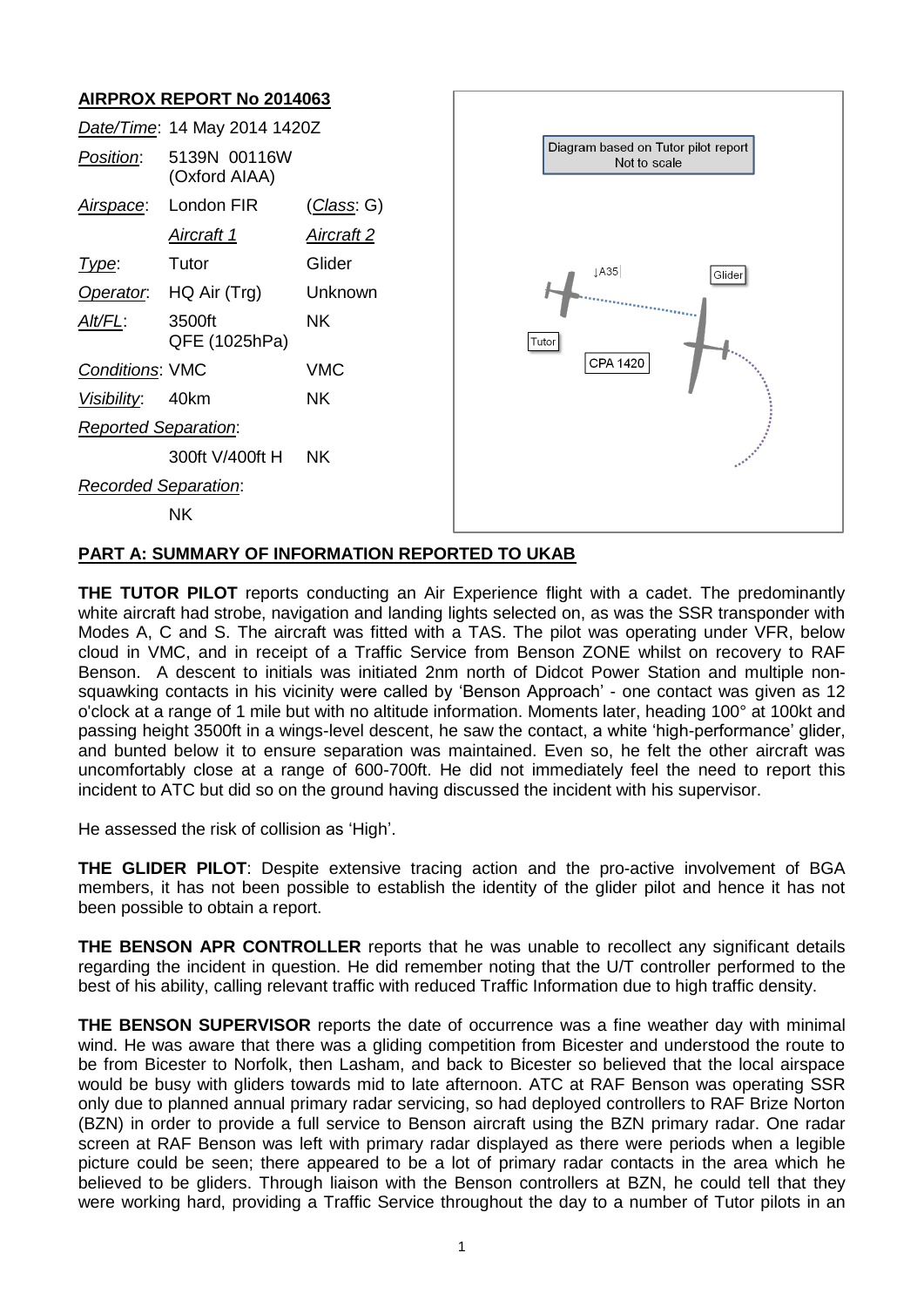area of high traffic density. The controllers at Benson were likewise busy, particularly on the Zone console. Due to the traffic density he decided during the mid-morning that RAF Benson would not accept any further practice approaches (PDs) above the 3 already booked. A blanket refusal of PDs is a decision that he does not make very often but he believed that a careful control over traffic was required due to the busy local airspace and to ensure adequate workload management and rest for the controllers. Concerns at the high traffic density had been raised by the supervisor during the lunch hour, and a photo of the radar screen with primary radar [contacts] had been sent to the Air Experience Flight to raise their awareness of the large number of primary contacts in the area.

# **Factual Background**

The weather at RAF Benson was recorded as follows:

METAR EGUB 141350Z 32006KT 9999 SCT048 16/06 Q1032 BLU NOSIG METAR EGUB 141550Z 33007KT CAVOK 17/07 Q1032 BLU NOSIG

#### **Analysis and Investigation**

#### **Military ATM**

The specific incident was not captured on area radar replay due to no radar response from the glider. Figure 1 is the photo of the radar screen that the Supervisor sent to the Tutor operators.



Figure 1: RAF Benson ATM primary radar display on the morning of 14 May 14

The tape transcript from Benson showed that Benson Radar provided a Traffic Service to the Tutor pilot. Traffic Information, which was steady throughout the sortie, began at 1414:34 with, "[Tutor C/S] *multiple contacts from left to right 2 o'clock. Range of 2 to 5 miles all manoeuvring height unknown. Believed to be gliders."* More specific information was passed at 1415:00 as*, "Traffic left 11 o'clock 1 mile crossing left right slow moving height unknown, believed to be a glider*."

The Tutor pilot asked for information on glider activity including routings, but Radar could not detect a specific route and gave information of multiple contacts 20-30 miles from the south west to the north of Benson. Multiple sets of Traffic Information were passed to the other pilots under a service and the specific Tutor pilot was passed further information at 1421:04, "*traffic South West. 5 contacts range of 3 miles to 4 miles all manoeuvring believed to be gliders*." At 1422:09, the pilot was updated with, "*Traffic South East 3 miles tracking North West indicating 700 feet below*."

The Benson trainee controller called Traffic Information on a number of occasions, assisting the Tutor pilot in becoming visual with the untraced glider. Benson ATM should be commended for persistent and accurate calling of traffic and pro-active supervision. The barriers to an Airprox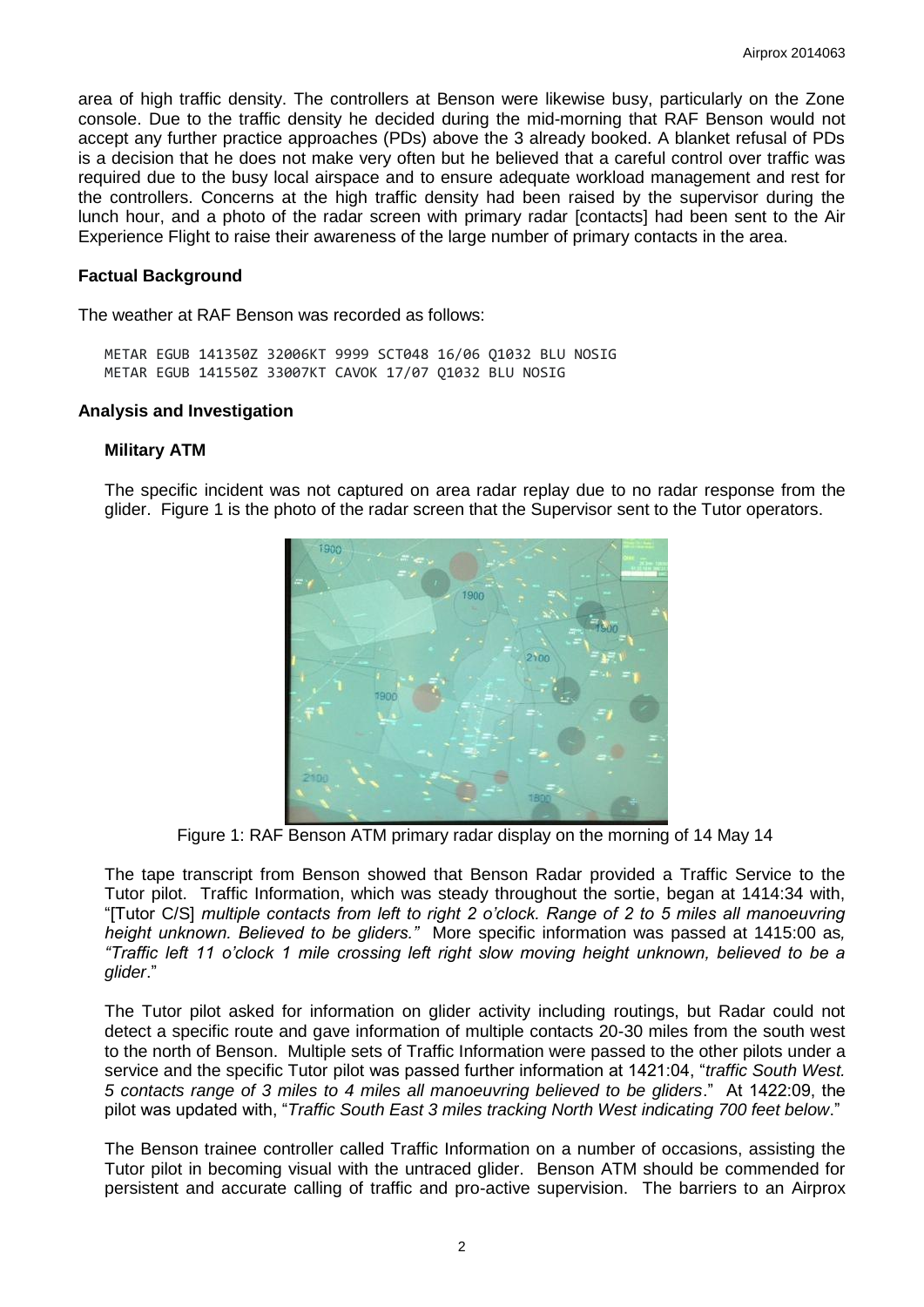were prevalent, as radar-derived Traffic Information and pilot lookout helped maintain separation. The procedures for general deconfliction of airspace with mass glider moves were discussed in a unit investigation and there are various recommendations that require action in order to reinforce this barrier. The TAS on a Tutor has limitations, especially in detecting gliders.

A Benson safety investigation produced 15 recommendations. The Tutor recommendations looked at reducing sortie ops when there was a high traffic density, and many recommendations focussed upon maintaining a situational awareness throughout the day to plan for clearer pieces of airspace; Benson ATC could assist Tutor operations with flight planning and updates from the radar display. Since the Airprox, Tutor instructional sorties have been provided with a discrete frequency. An airspace review was conducted, as well as a review of Tutor operating heights to limit exposure to gliders. Fitting FLARM to the Tutor fleet would also provide better awareness of gliders and this is currently under trial. The incident report also stated that the Tutor operators found it difficult to get information on planned glider activity, despite using the BGA website and attempting to call glider operations at Bicester and Lasham. The issue of promulgating gliding routes could be addressed at the Local Airspace Working Group, and on a national level through the RAF Safety Centre and BGA. The main tenets of the investigation were a review of current airspace procedures and an attempt to get a better flow of information to aid in sortie planning.

# **UKAB Secretariat**

Both pilots shared an equal responsibility for collision avoidance and not to fly into such proximity as to create a danger of collision<sup>1</sup>. Subject to Rules 10 (Approaching head-on) and 11 (Overtaking), the Tutor pilot was required to give way to the glider<sup>2</sup>.

# **Comments**

# **HQ Air Command**

That the post-event investigation run by RAF Benson focussed on airspace management and liaison with other users is entirely appropriate; it is hard to imagine how the Tutor captain might have modified his recovery given the position of the gliders and the difficulty one encounters when trying to visually acquire an aircraft with a narrow head-on cross-section such as a glider. The investigation highlighted the need for closer harmony between the BGA and RAF Benson, amongst the other factors already described by the Military ATM investigator.

#### **Summary**

 $\overline{\phantom{a}}$ 

An Airprox was reported when a Grob Tutor and an untraced glider were flown into proximity at about 1420 on Wednesday 14<sup>th</sup> May 2014. Both pilots were operating under VFR in VMC, the Tutor pilot in receipt of a Traffic Service from Benson APR, the glider pilot most likely not in receipt of an ATS.

#### **PART B: SUMMARY OF THE BOARD'S DISCUSSIONS**

Information available consisted of a report from the Tutor pilot, radar photographs/video recordings, reports from the air traffic controllers involved and a report from the appropriate ATC and operating authorities.

The Board first commended the BGA authorities and wider gliding community for their response to the request to trace the glider pilot and willingness to engage in the Airprox process. A number of pilots forwarded GPS logger files, which confirmed that they were not flying the subject glider; unfortunately, even with this support the pilot involved could not be traced. The Board discussed whether the absence of an Airprox report denoted a lack of concern over the incident on the part of the glider pilot, but decided that this inference could not be made with any certainty. Turning to the

<sup>1</sup> Rules of the Air 2007 (as amended), Rule 8 (Avoiding aerial collisions) and as reflected in Military Flying Regulations. <sup>2</sup> ibid., Rule 9 (Converging)